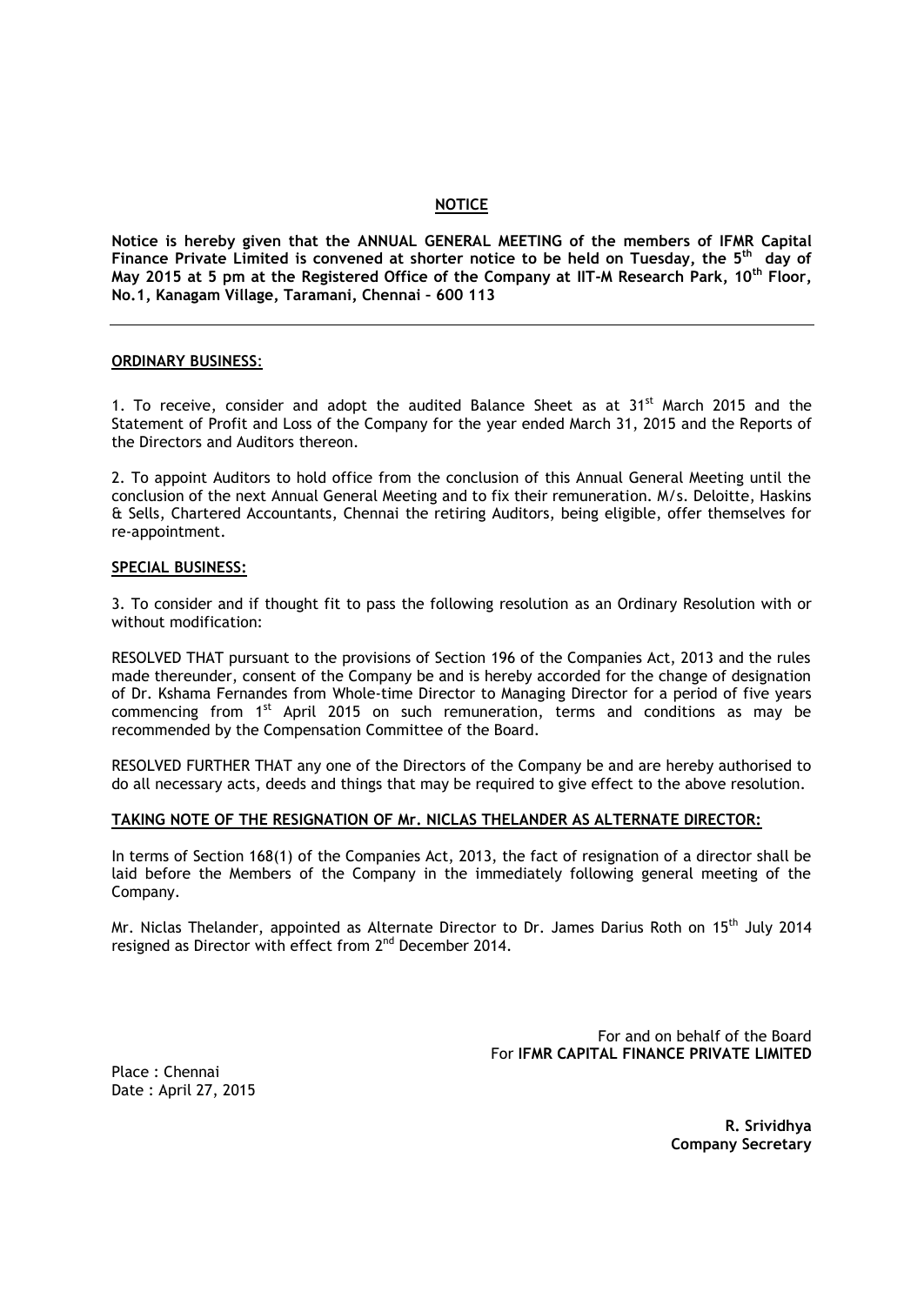## **NOTES**

- *1. A member entitled to attend and vote at the meeting is entitled to appoint a proxy instead of himself/herself to attend and vote at the meeting and the proxy need not be a member.*
- *2. The Members and Proxies are requested to bring the Attendance Slip duly filled in for attending the Meeting.*